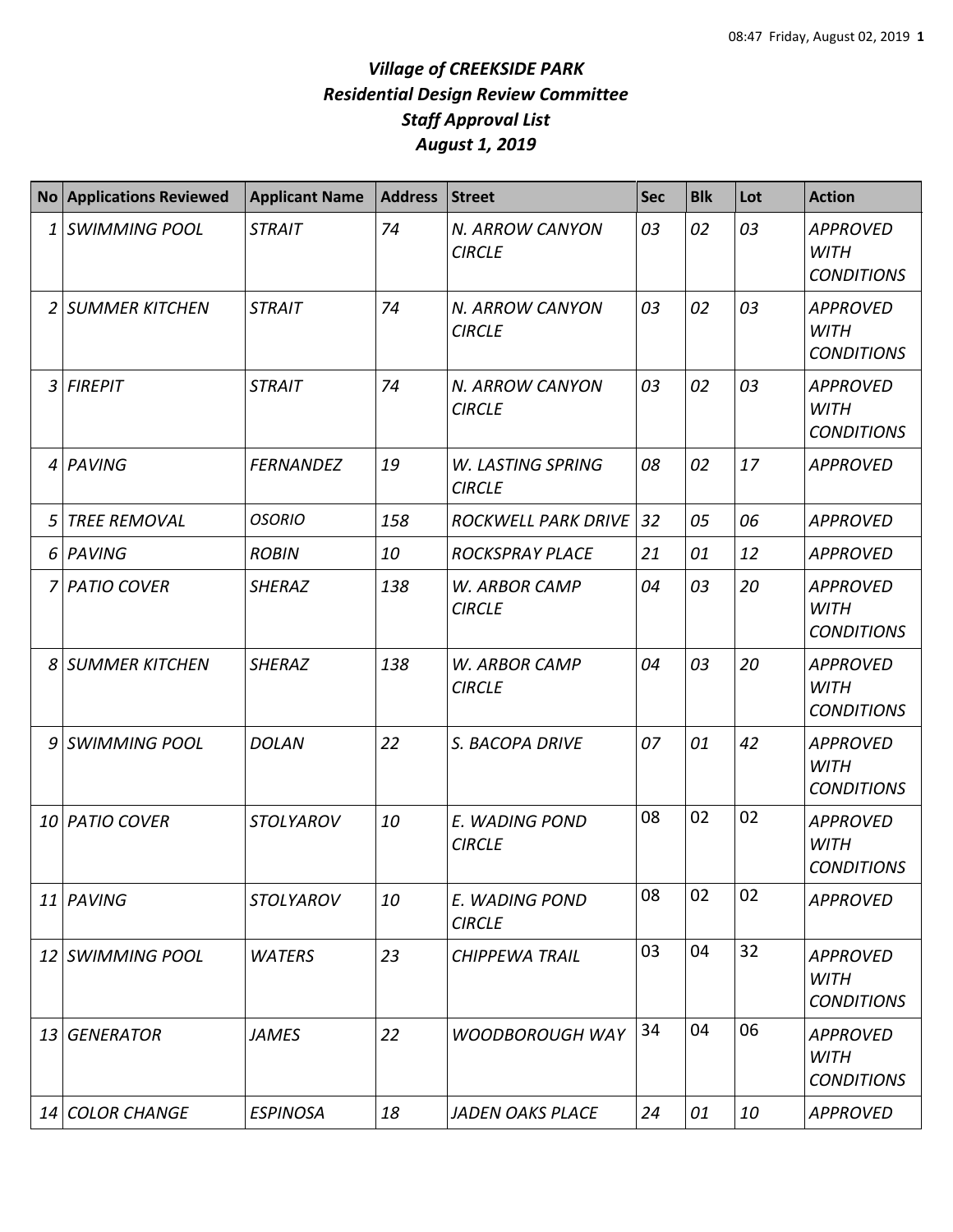|    | No Applications Reviewed      | <b>Applicant Name</b> | Address | <b>Street</b>                          | <b>Sec</b> | <b>Blk</b> | Lot | <b>Action</b>                                       |
|----|-------------------------------|-----------------------|---------|----------------------------------------|------------|------------|-----|-----------------------------------------------------|
|    | 15 PERGOLA                    | <b>GREEN</b>          | 18      | <b>INLAND PRAIRIE DRIVE</b>            | 09         | 02         | 10  | <b>APPROVED</b><br><b>WITH</b><br><b>CONDITIONS</b> |
|    | 16 SUMMER KITCHEN             | <b>GREEN</b>          | 18      | <b>INLAND PRAIRIE DRIVE</b>            | 09         | 02         | 10  | <b>APPROVED</b><br><b>WITH</b><br><b>CONDITIONS</b> |
| 17 | <b>PLAY STRUCTURE</b>         | <b>TRIKHA</b>         | 31      | <b>MAIZE FLOWER PLACE</b>              | 34         | 01         | 12  | <b>APPROVED</b>                                     |
|    | 18 SWIMMING POOL              | <b>CHISHOLM</b>       | 34      | <b>BOTANICAL VISTA</b><br><b>DRIVE</b> | 32         | 01         | 20  | <b>APPROVED</b><br><b>WITH</b><br><b>CONDITIONS</b> |
|    | 19 SWIMMING POOL              | <b>DANN</b>           | 14      | <b>ARGOSY BEND PLACE</b>               | 24         | 01         | 24  | <b>APPROVED</b><br><b>WITH</b><br><b>CONDITIONS</b> |
| 20 | <b>PATIO COVER</b>            | <b>DANN</b>           | 14      | <b>ARGOSY BEND PLACE</b>               | 24         | 01         | 24  | <b>APPROVED</b><br><b>WITH</b><br><b>CONDITIONS</b> |
| 21 | <b>PATIO COVER</b>            | <b>DANN</b>           | 14      | <b>ARGOSY BEND PLACE</b>               | 24         | 01         | 24  | <b>APPROVED</b><br><b>WITH</b><br><b>CONDITIONS</b> |
| 22 | <b>SUMMER KITCHEN</b>         | <b>DANN</b>           | 14      | <b>ARGOSY BEND PLACE</b>               | 24         | 01         | 24  | <b>APPROVED</b><br><b>WITH</b><br><b>CONDITIONS</b> |
|    | 23 FIREPLACE                  | <b>DANN</b>           | 14      | <b>ARGOSY BEND PLACE</b>               | 24         | 01         | 24  | <b>APPROVED</b><br><b>WITH</b><br><b>CONDITIONS</b> |
|    | $24$ FIREPIT                  | <b>DANN</b>           | 14      | <b>ARGOSY BEND PLACE</b>               | 24         | 01         | 24  | <b>APPROVED</b><br><b>WITH</b><br><b>CONDITIONS</b> |
|    | 25 PLAY STRUCTURE             | PU                    | 10      | <b>PAINTED POST PLACE</b>              | 29         | 02         | 28  | <b>APPROVED</b><br><b>WITH</b><br><b>CONDITIONS</b> |
|    | 26 DRIVEWAY WIDENING BRAZENEC |                       | 31      | <b>RICEGRASS PLACE</b>                 | 10         | 01         | 24  | <b>APPROVED</b><br><b>WITH</b><br><b>CONDITIONS</b> |
| 27 | <b>TREE REMOVAL</b>           | <b>STOLYAROV</b>      | 10      | E. WADING POND<br><b>CIRCLE</b>        | 08         | 02         | 02  | <b>APPROVED</b>                                     |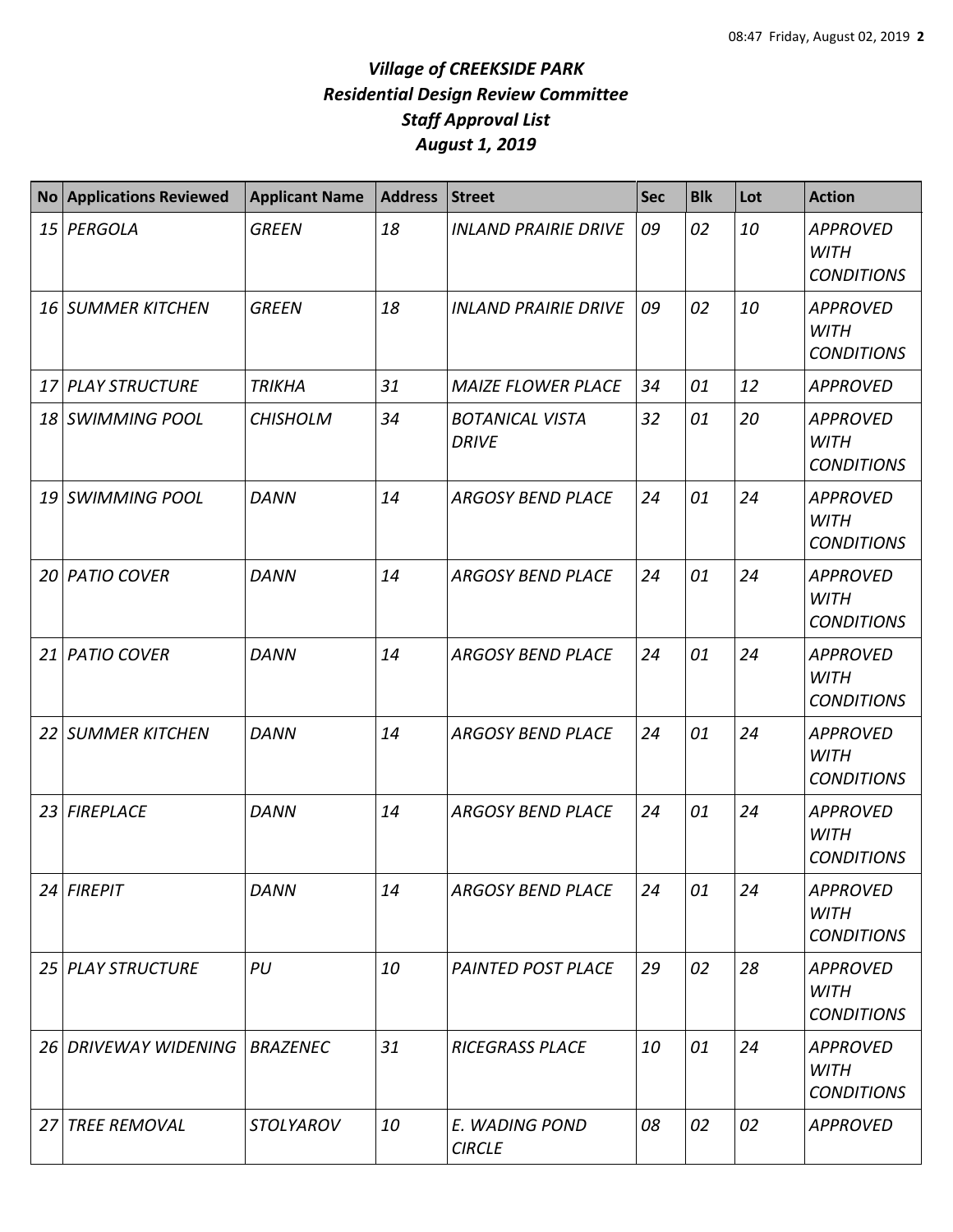| <b>No</b> | <b>Applications Reviewed</b> | <b>Applicant Name</b> | <b>Address</b> | <b>Street</b>                          | <b>Sec</b> | <b>Blk</b> | Lot | <b>Action</b>                                       |
|-----------|------------------------------|-----------------------|----------------|----------------------------------------|------------|------------|-----|-----------------------------------------------------|
| 28        | <b>SWIMMING POOL</b>         | <b>VINEYARD</b>       | 83             | <b>FINN CORNER WAY</b>                 | 36         | 02         | 07  | <b>APPROVED</b><br><b>WITH</b><br><b>CONDITIONS</b> |
| 29 I      | <b>SWIMMING POOL</b>         | <b>GONZALEZ</b>       | 54             | <b>WOOD DRAKE PLAE</b>                 | 04         | 01         | 56  | <b>APPROVED</b><br><b>WITH</b><br><b>CONDITIONS</b> |
| 30 I      | PERGOLA                      | <b>GONZALEZ</b>       | 54             | <b>WOOD DRAKE PLAE</b>                 | 04         | 01         | 56  | <b>APPROVED</b><br><b>WITH</b><br><b>CONDITIONS</b> |
| 31        | PERGOLA                      | <b>GONZALEZ</b>       | 54             | <b>WOOD DRAKE PLAE</b>                 | 04         | 01         | 56  | <b>APPROVED</b><br><b>WITH</b><br><b>CONDITIONS</b> |
| 32        | PERGOLA                      | <b>JOURDAN</b>        | 63             | <b>DAFFODIL MEADOW</b><br><b>PLACE</b> | 25         | 01         | 16  | <b>APPROVED</b>                                     |
| 33        | PAVING                       | <b>BHATT</b>          | 18             | <b>LIBERTY BRANCH BLVD</b>             | 32         | 08         | 11  | <b>APPROVED</b>                                     |
| 34        | <b>SWIMMING POOL</b>         | <b>BRAGG</b>          | 38             | <b>TIOGA PLACE</b>                     | 07         | 01         | 13  | <b>APPROVED</b><br><b>WITH</b><br><b>CONDITIONS</b> |
| 35        | <b>SUMMER KITCHEN</b>        | <b>BRAGG</b>          | 38             | <b>TIOGA PLACE</b>                     | 07         | 01         | 13  | <b>APPROVED</b><br><b>WITH</b><br><b>CONDITIONS</b> |
| 36 I      | <b>SWIMMING POOL</b>         | <b>MERLO</b>          | 62             | <b>CANOPY GREEN DRIVE</b>              | 21         | 01         | 20  | <b>APPROVED</b><br><b>WITH</b><br><b>CONDITIONS</b> |
|           | 37 SUMMER KITCHEN            | <b>MERLO</b>          | 62             | <b>CANOPY GREEN DRIVE</b>              | 21         | 01         | 20  | <b>APPROVED</b><br><b>WITH</b><br><b>CONDITIONS</b> |
|           | 38 WALKWAY                   | <b>TROUSDALE</b>      | 67             | <b>BEACONS LIGHT PLACE</b>             | 19         | 01         | 14  | <b>APPROVED</b><br><b>WITH</b><br><b>CONDITIONS</b> |
|           | 39 PLAY STRUCTURE            | <b>TRUITT</b>         | 118            | <b>PIONEER CANYON</b><br><b>PLACE</b>  | 22         | 02         | 09  | <b>APPROVED</b><br><b>WITH</b><br><b>CONDITIONS</b> |
| 40 I      | <b>GENERATOR</b>             | <b>PORTER</b>         | 6              | PALOMA BEND PLACE                      | 25         | 01         | 28  | <b>APPROVED</b><br><b>WITH</b><br><b>CONDITIONS</b> |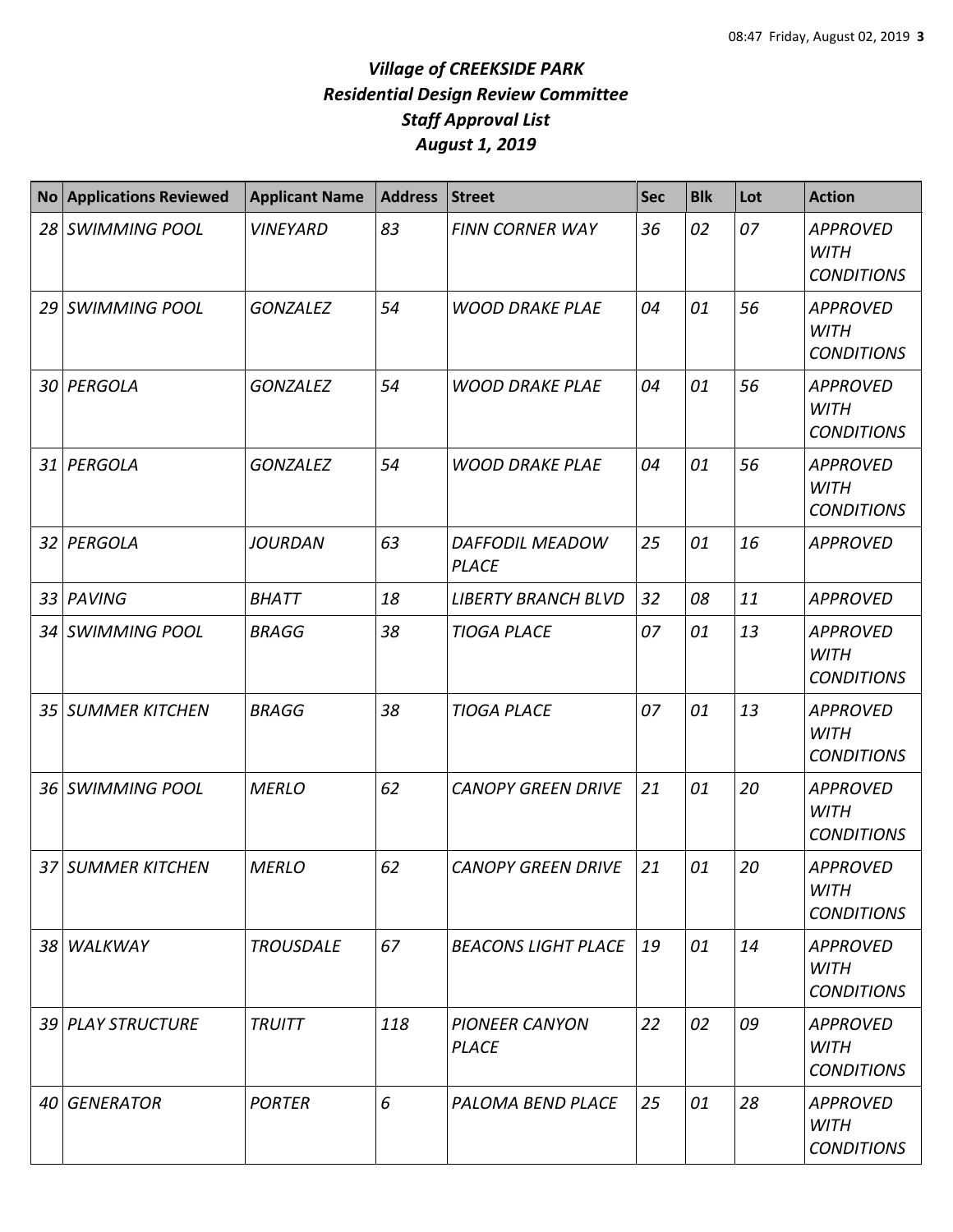|    | No Applications Reviewed | <b>Applicant Name</b> | <b>Address</b> | Street                                 | <b>Sec</b> | <b>Blk</b> | Lot | <b>Action</b>                                       |
|----|--------------------------|-----------------------|----------------|----------------------------------------|------------|------------|-----|-----------------------------------------------------|
|    | 41 SWIMMING POOL         | <b>DUNCAN</b>         | 122            | E. SAWYER RIDGE<br><b>DRIVE</b>        | 34         | 02         | 06  | <b>APPROVED</b><br><b>WITH</b><br><b>CONDITIONS</b> |
|    | 42 SWIMMING POOL         | <b>MORALES</b>        | 83             | <b>W. CANYON WREN</b><br><b>CIRCLE</b> | 13         | 01         | 29  | <b>APPROVED</b><br><b>WITH</b><br><b>CONDITIONS</b> |
|    | 43 GENERATOR             | <b>CASTO</b>          | 88             | <b>TENKARA PATH</b>                    | 31         | 04         | 04  | <b>APPROVED</b><br><b>WITH</b><br><b>CONDITIONS</b> |
|    | 44 PERGOLA               | <b>RONCHETTO</b>      | $\overline{z}$ | <b>TUNICA PASS COURT</b>               | 08         | 01         | 42  | <b>APPROVED</b><br><b>WITH</b><br><b>CONDITIONS</b> |
|    | 45 PERGOLA               | <b>RONCHETTO</b>      | $\overline{7}$ | TUNICA PASS COURT                      | 08         | 01         | 42  | <b>APPROVED</b><br><b>WITH</b><br><b>CONDITIONS</b> |
|    | 46 SUMMER KITCHEN        | <b>RONCHETTO</b>      | $\overline{7}$ | <b>TUNICA PASS COURT</b>               | 08         | 01         | 42  | <b>APPROVED</b><br><b>WITH</b><br><b>CONDITIONS</b> |
|    | 47 RETAINING WALL        | <b>RONCHETTO</b>      | $\overline{7}$ | <b>TUNICA PASS COURT</b>               | 08         | 01         | 42  | <b>APPROVED</b>                                     |
| 48 | <b>TREE REMOVAL</b>      | <b>GREGORY</b>        | 90             | <b>HAMLIN LAKE DRIVE</b>               | 09         | 01         | 65  | <b>APPROVED</b><br><b>WITH</b><br><b>CONDITIONS</b> |
|    | 49 TRAMPOLINE            | <b>KIDDER</b>         | 14             | <b>GLORY GARDEN WAY</b>                | 36         | 05         | 10  | <b>APPROVED</b><br><b>WITH</b><br><b>CONDITIONS</b> |
|    | 50 SUMMER KITCHEN        | KONSTANTINOU          | 47             | <b>BIRCH CANOE DRIVE</b>               | 21         | 03         | 01  | <b>APPROVED</b><br><b>WITH</b><br><b>CONDITIONS</b> |
|    | 51 ARBOR                 | <b>TAGGART</b>        | $\overline{2}$ | <b>DANBY PLACE</b>                     | 06         | 01         | 20  | <b>APPROVED</b><br><b>WITH</b><br><b>CONDITIONS</b> |
|    | 52 GARAGE DOORS          | <b>TAGGART</b>        | $\overline{2}$ | <b>DANBY PLACE</b>                     | 06         | 01         | 20  | <b>APPROVED</b><br><b>WITH</b><br><b>CONDITIONS</b> |
|    | 53 WOOD DECK             | METTLER               | 123            | <b>PIONEER CANYON</b><br><b>PLACE</b>  | 22         | 02         | 02  | <b>APPROVED</b><br><b>WITH</b><br><b>CONDITIONS</b> |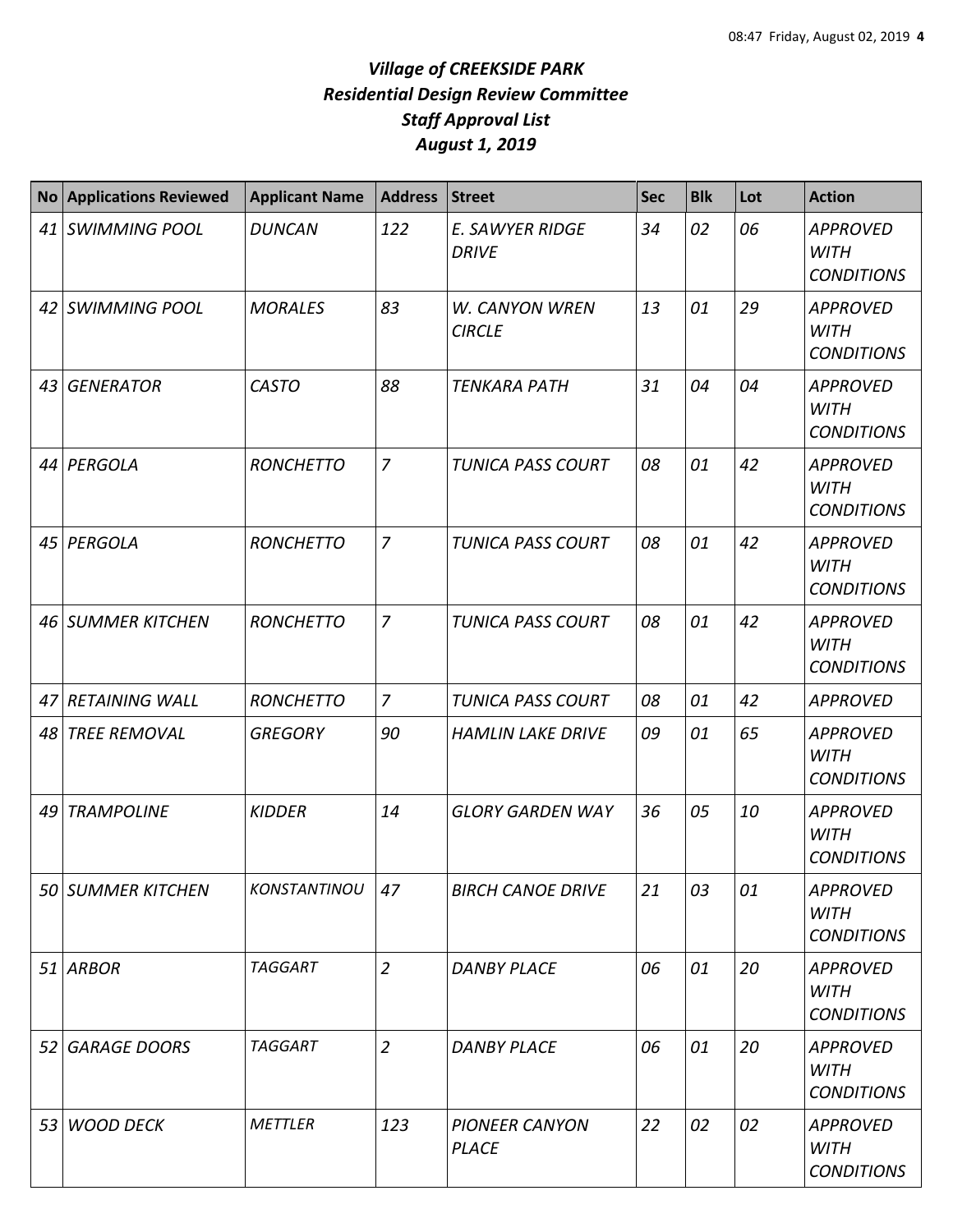| <b>No</b> | <b>Applications Reviewed</b> | <b>Applicant Name</b> | <b>Address</b> | <b>Street</b>                     | <b>Sec</b> | <b>Blk</b> | Lot | <b>Action</b>                                       |
|-----------|------------------------------|-----------------------|----------------|-----------------------------------|------------|------------|-----|-----------------------------------------------------|
|           | 54 SWIMMING POOL             | <b>SANCHEZ</b>        | 27             | <b>ARGOSY BEND PLACE</b>          | 24         | 01         | 33  | <b>APPROVED</b><br><b>WITH</b><br><b>CONDITIONS</b> |
| 55        | <b>TREE REMOVAL</b>          | <b>JENNINGS</b>       | 147            | N. GREENPRINT CIRCLE              | 02         | 01         | 01  | <b>APPROVED</b>                                     |
| 56        | <b>SWIMMING POOL</b>         | <b>SHERMIS</b>        | 14             | S. BRAIDED BRANCH<br><b>DRIVE</b> | 31         | 01         | 27  | <b>APPROVED</b><br><b>WITH</b><br><b>CONDITIONS</b> |
| 57        | <b>GENERATOR</b>             | <b>SHERMIS</b>        | 14             | S. BRAIDED BRANCH<br><b>DRIVE</b> | 31         | 01         | 27  | <b>APPROVED</b><br><b>WITH</b><br><b>CONDITIONS</b> |
| 58        | <b>GENERATOR</b>             | <b>MECOM</b>          | 6              | CHILDRES POND COURT 02            |            | 01         | 27  | <b>APPROVED</b><br><b>WITH</b><br><b>CONDITIONS</b> |
| 59        | <b>COLOR CHANGE</b>          | <b>KHAZZOUM</b>       | 89             | N. SAGE SPARROW<br><b>CIRCLE</b>  | 11         | 03         | 27  | <b>APPROVED</b>                                     |
| 60        | <b>SWIMMING POOL</b>         | <b>PERKINS</b>        | 35             | <b>MOHAWK PATH TRAIL</b>          | 06         | 01         | 01  | <b>APPROVED</b><br><b>WITH</b><br><b>CONDITIONS</b> |
| 61        | PERGOLA                      | <b>RANA</b>           | 10             | <b>DEVON DALE DRIVE</b>           | 20         | 01         | 33  | <b>APPROVED</b><br><b>WITH</b><br><b>CONDITIONS</b> |
|           | $62$ SPA                     | <b>PERDUE</b>         | 175            | <b>LINDENBERRY CIRCLE</b>         | 27         | 02         | 02  | <b>APPROVED</b><br><b>WITH</b><br><b>CONDITIONS</b> |
| 63        | PERGOLA                      | <b>LUCERO</b>         | 19             | <b>HANDBRIDGE PLACE</b>           | 03         | 03         | 32  | <b>APPROVED</b><br><b>WITH</b><br><b>CONDITIONS</b> |
|           | 64 SUMMER KITCHEN            | <b>VINEYARD</b>       | 83             | <b>FINN CORNER WAY</b>            | 36         | 02         | 07  | <b>APPROVED</b><br><b>WITH</b><br><b>CONDITIONS</b> |
|           | 65 OUTDOOR SHOWER            | <b>VINEYARD</b>       | 83             | <b>FINN CORNER WAY</b>            | 36         | 02         | 07  | APPROVED<br><b>WITH</b><br><b>CONDITIONS</b>        |
|           | 66 SWIMMING POOL             | <b>BENEDICT</b>       | 116            | THUNDER VALLEY<br><b>DRIVE</b>    | 35         | 01         | 24  | <b>APPROVED</b><br>WITH<br><b>CONDITIONS</b>        |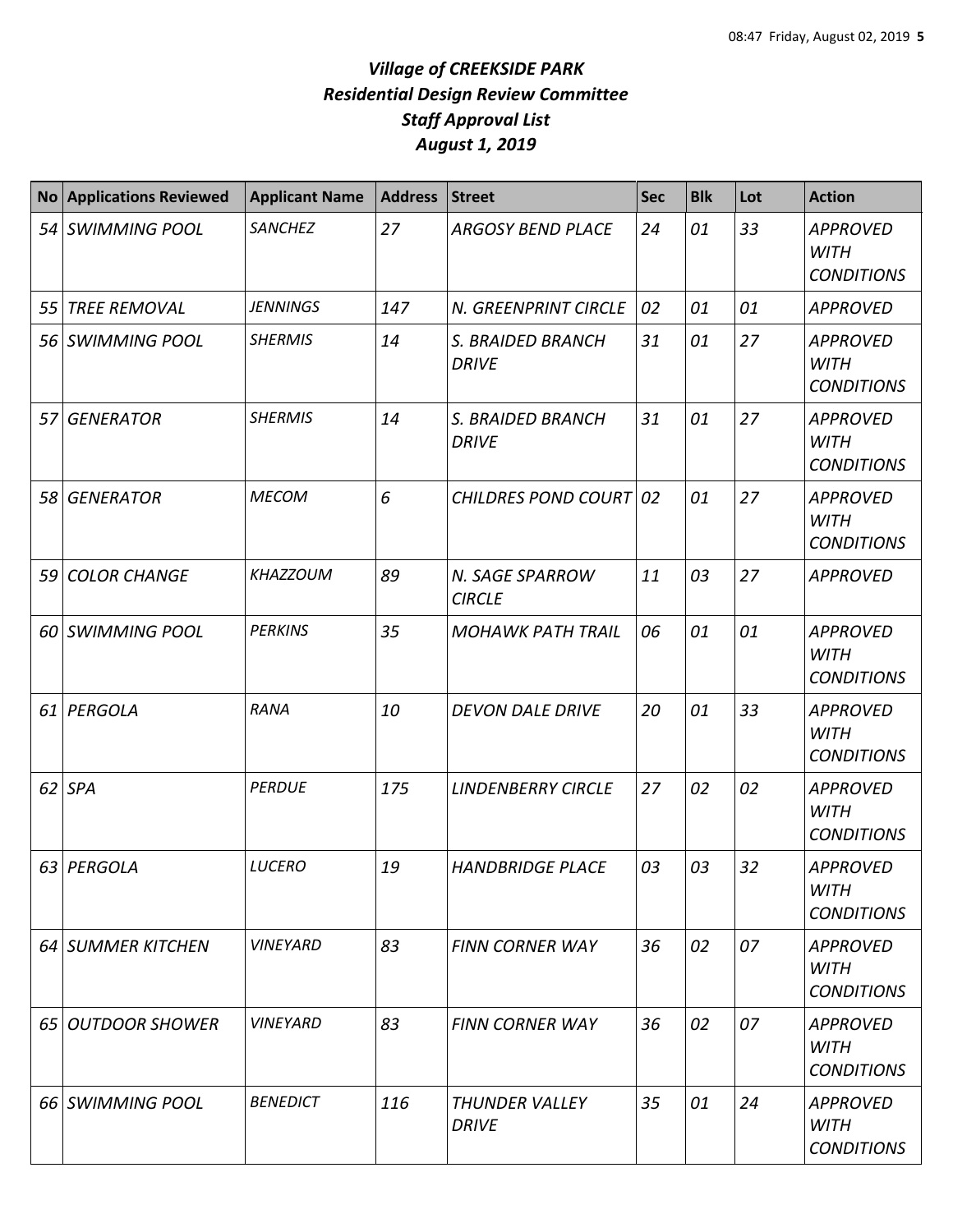|      | No Applications Reviewed | <b>Applicant Name</b> | <b>Address</b> | <b>Street</b>                         | <b>Sec</b> | <b>Blk</b> | Lot | <b>Action</b>                                       |
|------|--------------------------|-----------------------|----------------|---------------------------------------|------------|------------|-----|-----------------------------------------------------|
|      | 67 SUMMER KITCHEN        | <b>BENEDICT</b>       | 116            | <b>THUNDER VALLEY</b><br><b>DRIVE</b> | 35         | 01         | 24  | <b>APPROVED</b><br><b>WITH</b><br><b>CONDITIONS</b> |
|      | 68 FIRE PIT              | <b>BENEDICT</b>       | 116            | <b>THUNDER VALLEY</b><br><b>DRIVE</b> | 35         | 01         | 24  | <b>APPROVED</b><br><b>WITH</b><br><b>CONDITIONS</b> |
| 69 I | <b>GENERATOR</b>         | <b>PUGH</b>           | 46             | <b>JASPERS PLACE</b>                  | 27         | 01         | 13  | <b>APPROVED</b><br><b>WITH</b><br><b>CONDITIONS</b> |
| 70   | <b>SUMMER KITCHEN</b>    | <b>SCHAMBACH</b>      | 42             | <b>FOOTBRIDGE WAY</b>                 | 36         | 07         | 01  | <b>APPROVED</b><br><b>WITH</b><br><b>CONDITIONS</b> |
| 71   | TV WALL                  | <b>SCHAMBACH</b>      | 42             | <b>FOOTBRIDGE WAY</b>                 | 36         | 07         | 01  | <b>APPROVED</b><br><b>WITH</b><br><b>CONDITIONS</b> |
| 72   | PAVING                   | <b>SCHAMBACH</b>      | 42             | <b>FOOTBRIDGE WAY</b>                 | 36         | 07         | 01  | <b>APPROVED</b><br><b>WITH</b><br><b>CONDITIONS</b> |
| 73   | <b>SUMMER KITCHEN</b>    | <b>ALAVARDO</b>       | 10             | <b>WANING MOON DRIVE</b>              | 30         | 01         | 08  | <b>APPROVED</b><br><b>WITH</b><br><b>CONDITIONS</b> |
| 74   | <b>FIRE PIT</b>          | <b>ALAVARDO</b>       | 10             | <b>WANING MOON DRIVE</b>              | 30         | 01         | 08  | <b>APPROVED</b><br><b>WITH</b><br><b>CONDITIONS</b> |
| 75   | PAVING                   | <b>ALAVARDO</b>       | 10             | <b>WANING MOON DRIVE</b>              | 30         | 01         | 08  | <b>APPROVED</b>                                     |
|      | 76 PLAY STRUCTURE        | <b>BELLAH</b>         | 19             | <b>VALLEY COTTAGE</b><br><b>PLACE</b> | 26         | 01         | 05  | <b>APPROVED</b>                                     |
|      | 77 FENCE                 | <b>KENT</b>           | 62             | <b>PIONEER CANYON</b><br><b>PLACE</b> | 22         | 02         | 23  | <b>APPROVED</b>                                     |
|      | 78 PAVING                | <b>KENT</b>           | 62             | <b>PIONEER CANYON</b><br><b>PLACE</b> | 22         | 02         | 23  | <b>APPROVED</b>                                     |
|      | 79 OUTDOOR BATH          | <b>CASTILLO</b>       | 19             | S. SAGE SPARROW<br><b>CIRCLE</b>      | 11         | 03         | 09  | <b>APPROVED</b><br><b>WITH</b><br><b>CONDITIONS</b> |
|      | 80 SWIMMING POOL         | <b>ROBIN</b>          | 10             | <b>ROCKSPRAY PLACE</b>                | 21         | 01         | 12  | <b>APPROVED</b><br><b>WITH</b><br><b>CONDITIONS</b> |